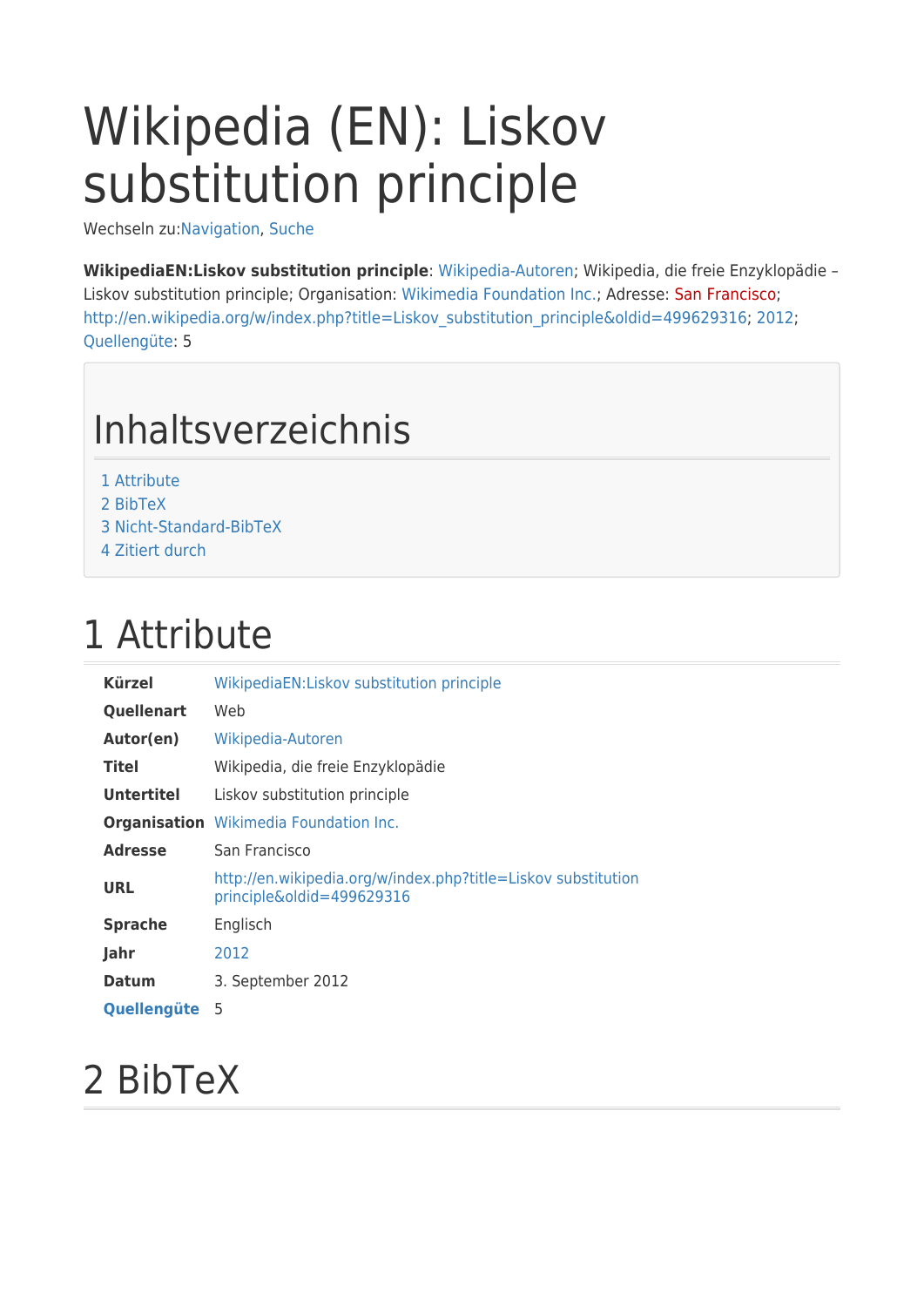```
 @misc{GlossarWiki:WikipediaEN:Liskov_substitution_principle,
  author = {Wikipedia-Autoren}, title = {Wikipedia, die freie Enzyklopädie -- Liskov substitution
principle},
   organization = {Wikimedia Foundation Inc.},
  year = {2012},
  month =Sep,
  day = {3},
   address = {San Francisco},
  url ={http://en.wikipedia.org/w/index.php?title=Liskov_substitution_principle&
oldid=499629316},
  quality = {5},
  note = \{\} }
```
#### 3 Nicht-Standard-BibTeX

```
 @web{GlossarWiki:WikipediaEN:Liskov_substitution_principle:ext,
  author = {Wikipedia-Autoren}, title = {Wikipedia, die freie Enzyklopädie -- Liskov substitution
principle},
   organization = {Wikimedia Foundation Inc.},
  year = {2012},
  month = Sep,
  day = {3},
   address = {San Francisco},
  url ={http://en.wikipedia.org/w/index.php?title=Liskov_substitution_principle&
oldid=499629316},
  quality = {5},
  note = \{\} }
```
### 4 Zitiert durch

[\[anzeigen/verbergen](#page--1-0)]

[Programmierprinzipien](http://glossar.hs-augsburg.de/Programmierprinzipien)

```
Kategorien:
Quelle:Organisation:Wikimedia Foundation Inc.
ZitiertDurch
```